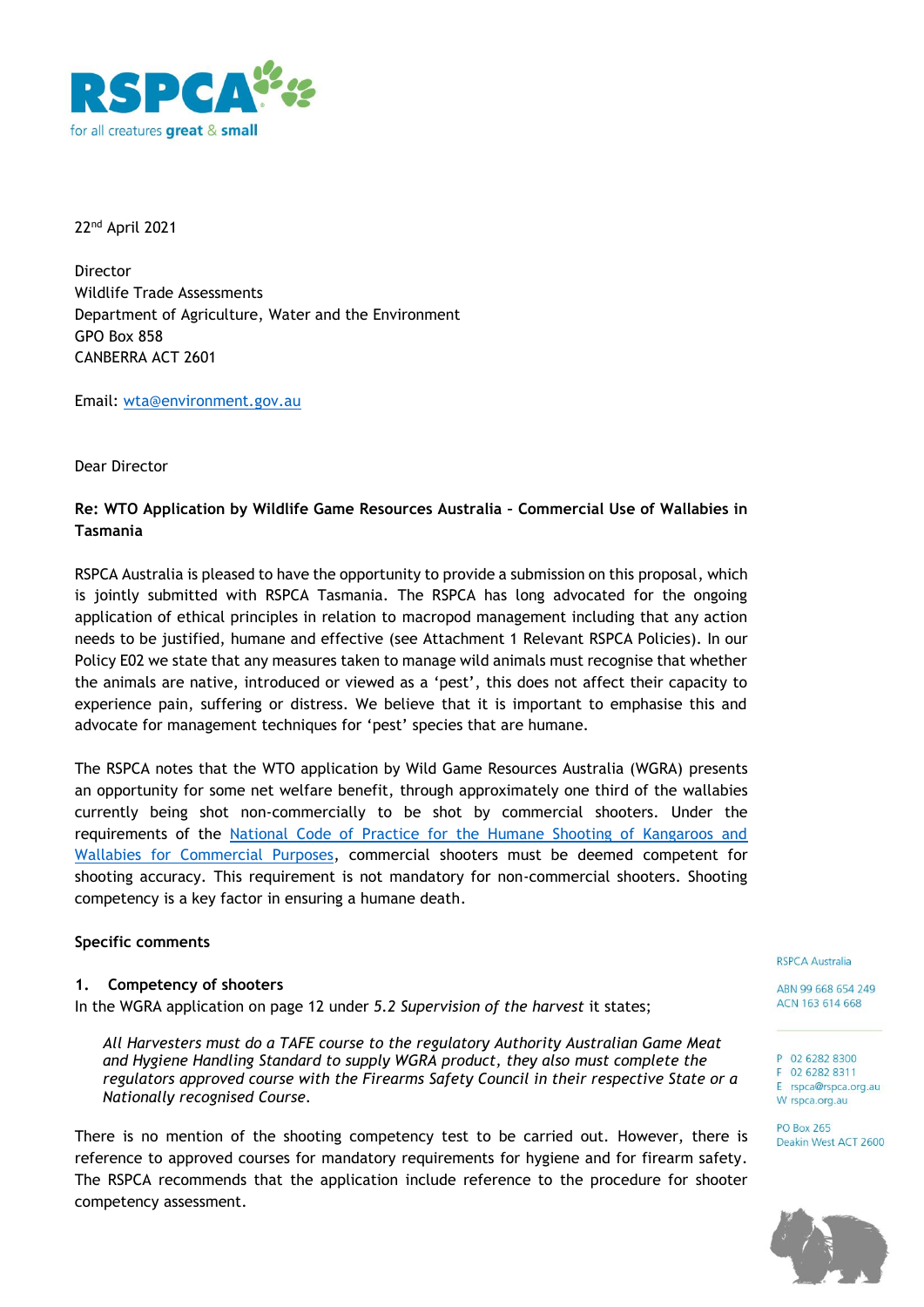

Recommended criteria for approved shooting accuracy tests are described on page 19 in the [National Code of Practice for the Humane Shooting of Kangaroos and Wallabies for Commercial](https://www.agrifutures.com.au/product/national-code-of-practice-for-the-humane-shooting-of-kangaroos-and-wallabies-for-commercial-purposes)  [Purposes,](https://www.agrifutures.com.au/product/national-code-of-practice-for-the-humane-shooting-of-kangaroos-and-wallabies-for-commercial-purposes) as follows.

**Objective:** To shoot a five-round grouping to achieve a 75mm group or smaller within the relevant circle in the National Humane Shooting Test Target.

### **Test conditions:**

- *Target*: Target with 75 millimetre (mm) diameter circle for 100 metres
- *Shooting distance to target*: 100 metres
- *Shooting position*: Seated, and with a suitable gun rest as desired by the shooter
- *Shooting platform*: Vehicle or simulated vehicle
- *Firearms*: A centre-fire rifle with a telescopic sight. Nominal bore size of < 0.204 calibre
- *Weather*: Testing must not be conducted when it is windy (> approx. 25km/h) or when

visibility is poor (i.e., during rain, hail/snow, fog/mist, dust storms).

In addition, all commercial shooters should undertake a course to gain understanding and skills of aspects which underpin humane shooting principles. Such a course should, according to the [National Code of Practice for the Humane Shooting of Kangaroos and Wallabies for Commercial](https://www.agrifutures.com.au/product/national-code-of-practice-for-the-humane-shooting-of-kangaroos-and-wallabies-for-commercial-purposes)  [Purposes,](https://www.agrifutures.com.au/product/national-code-of-practice-for-the-humane-shooting-of-kangaroos-and-wallabies-for-commercial-purposes) contain the following elements;

Elements of competency that contribute to the humane harvesting of kangaroos include:

- Understanding animal welfare principles and responsibilities
- Accurate shooting of kangaroos and wallabies
- Euthanasia of wounded or injured animals
- Use of acceptable methods for euthanasing pouch young
- Taking appropriate action to minimise the suffering of orphaned dependent young-at-foot
- Maintaining accurate harvesting records.

Supporting evidence of competency should include any of the following:

- Records of on-the-job training
- Relevant experience
- Recognised training (e.g., TAFE courses) and staff training registers
- Approved shooting accuracy tests
- Induction training
- Supervisor sign-off for specific tasks.

#### **2. Monitoring compliance**

In addition to the monitoring regime at the processing facility, it is essential that in-field monitoring is also conducted to ensure mandatory welfare standards are adhere to especially in relation to achieving a single head shot and complying with the standard operating procedures for humanely killing orphan joeys. The applicant should demonstrate that arrangements have been made for independent in-field monitoring of contracted commercial shooters. The compliance check should include the relevant elements listed above.

Should you require further information regarding this submission, please don't hesitate to contact me directly, [devans@rspca.org.au.](mailto:devans@rspca.org.au)

Yours sincerely,

Dr Di Evans Senior Scientific Officer RSPCA Australia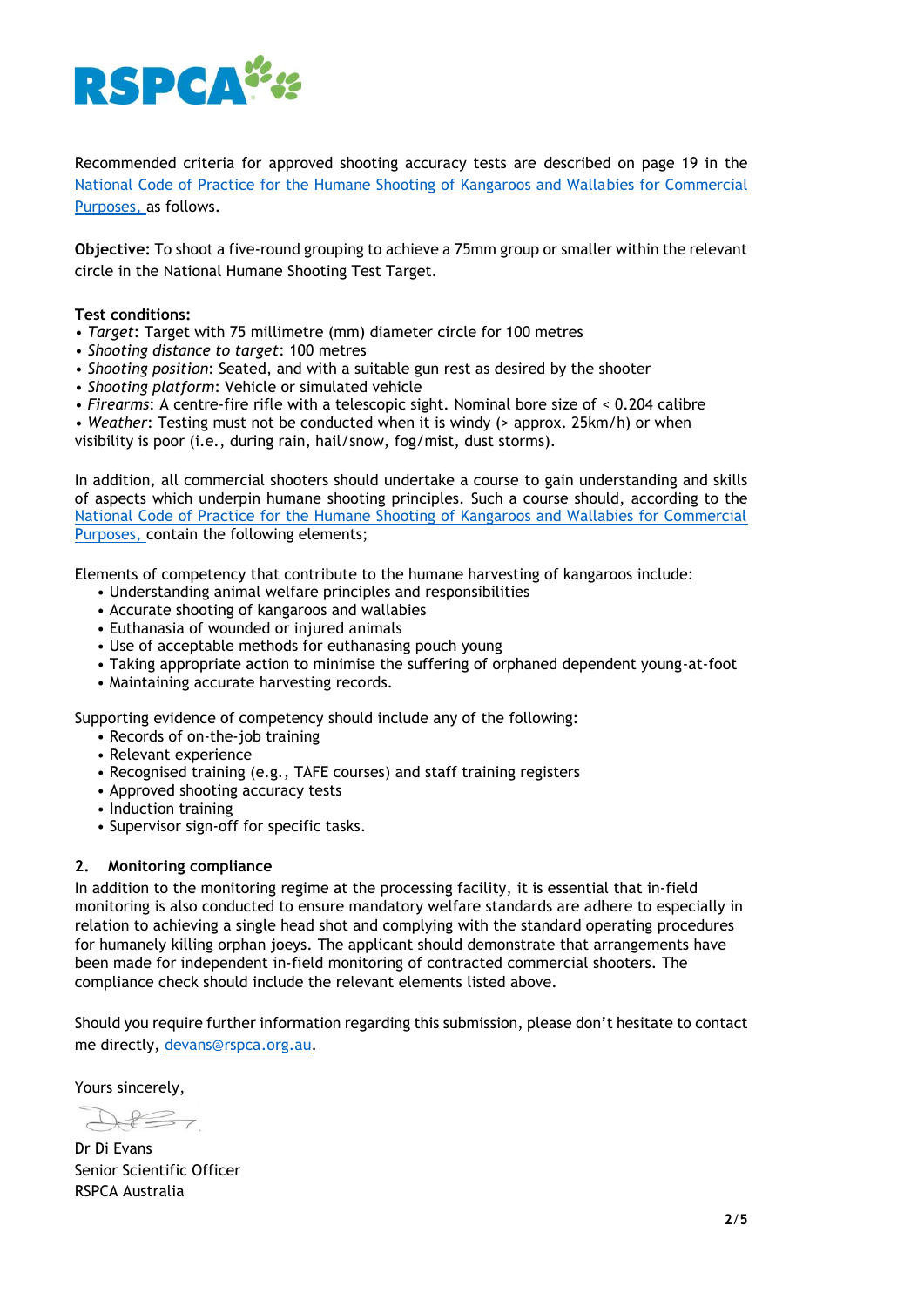

# **Attachment 1: Relevant RSPCA Policies**

# [RSPCA Policy E01 Wildlife -](https://kb.rspca.org.au/rspca-policy-e01-wildlife-general-principles_421.html) General principles

- 1.1 RSPCA Australia recognises that the state of an ecosystem directly affects the diversity of populations, the likely survival of species and the welfare of individual animals within it. Consideration of wild animal welfare thus requires finding a balance between maintaining the viability of an ecosystem and protecting the welfare of individual animals.
- 1.2 RSPCA Australia believes that wherever human activities have the potential to have a negative impact on wild animals, whether directly or indirectly, we have a duty to ensure that they are conducted in a way that causes as little injury, suffering or distress to animals as possible.
- 1.4 RSPCA Australia believes that management practices utilising natural resources (such as mining and logging) must be designed to ensure that they cause as little suffering to animals or negative consequences for the viability of a given population as possible.
- 1.6 RSPCA Australia supports the ratification by the Australian government of international treaties, conventions and agreements which serve to protect biodiversity and promote the humane treatment of wild animals.

## [RSPCA Policy E02 Management of wild animals](https://kb.rspca.org.au/rspca-policy-e02-management-of-wild-animals_422.html)

- 2.1 RSPCA Australia acknowledges that in some circumstances it is necessary to manage populations of wild animals, native or introduced. There are three main reasons used to justify the management of wild animals:
	- o to protect the welfare of individual animals
	- $\circ$  to help conserve a threatened, endangered or vulnerable native species
	- o to reduce adverse impacts on human activities or the environment.

It is noted that in most cases these problems have arisen as a result of human activities or interventions.

- 2.2 Any measures taken to manage wild animals must recognise that whether an animal is native, introduced or viewed as a 'pest' does not affect its capacity to experience pain, suffering or distress.
- 2.3 Programs and strategies which prescribe the management of wild animals (such as threat abatement plans and native animal management plans) must be justified, supported by scientific evidence and have clearly stated aims. Such programs should be subject to public consultation, ethical approval and review prior to implementation. Once implemented, the results of such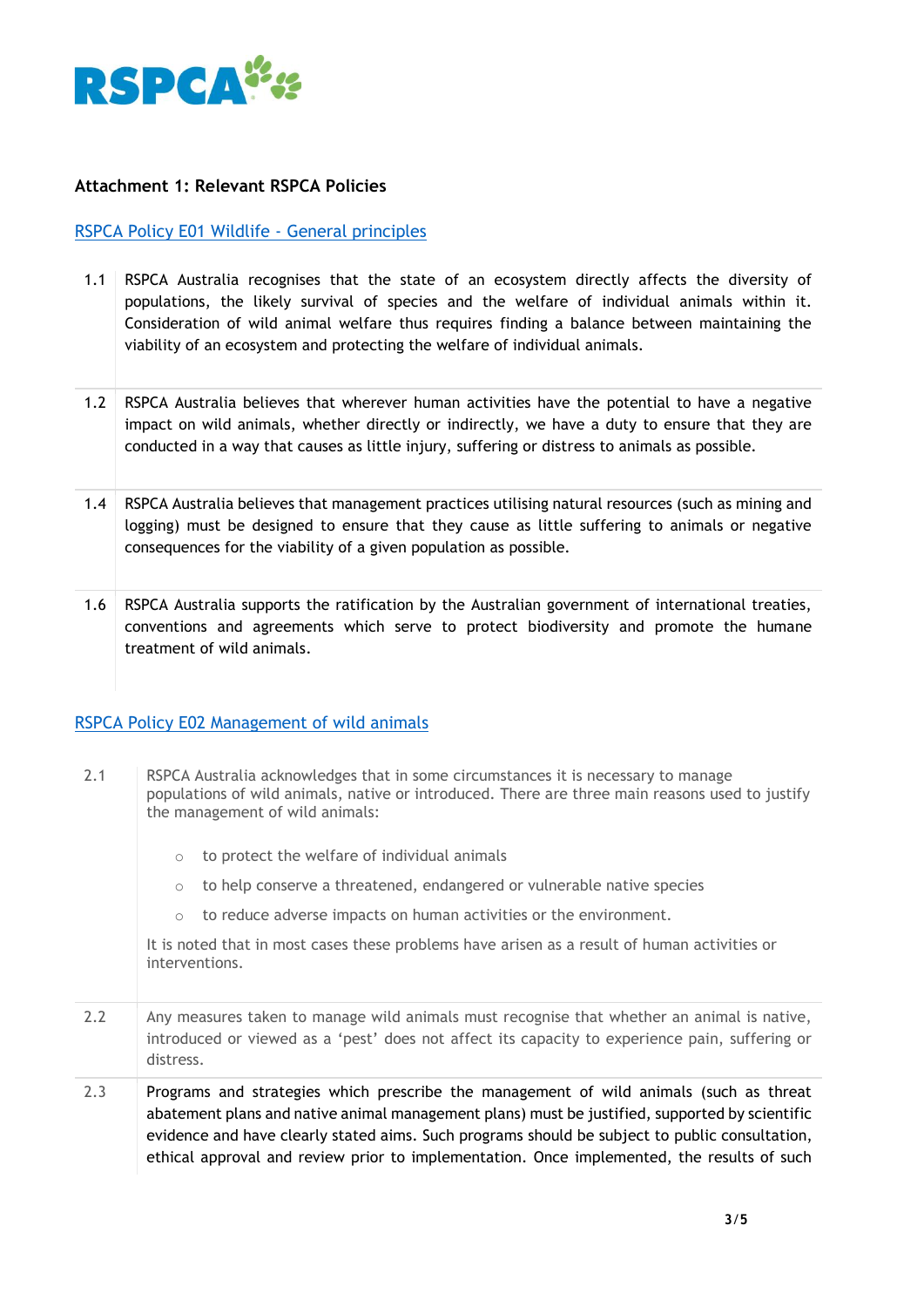

programs should be regularly monitored, evaluated, publicly reported and used to inform future activities.

- 2.4 Management activities (such as on-ground intervention or control) should only be undertaken if it is likely that the aims of the program can be achieved. The methods used must be humane, target-specific and effective (see E2.10).
- 2.5 Once the aims of a management program have been achieved, steps must be taken to ensure that the outcomes are maintained in the long-term.
- 2.6 RSPCA Australia advocates the adoption and implementation of compulsory codes of practice and standard operating procedures for all wild animal management activities.

See [www.pestsmart.org.au/animal-welfare/humane-codes](https://www.pestsmart.org.au/animal-welfare/humane-codes)

### 2.9 **Reducing adverse impacts of wild animals**

- 2.9.1 Many introduced animals, and some native animals, are viewed as 'pests' because of their adverse impacts on human activities, health and wellbeing or the environment. These adverse impacts include:
	- $\circ$  land degradation, ecosystem effects, and predation and competition with native species
	- $\circ$  losses to agricultural, horticultural and forestry production, including grazing competition, damage to crops, predation on domestic animals and damage to infrastructure
	- o risks to public health and safety
	- o other human activities such as tourism, recreation and transport.

RSPCA Australia acknowledges that, in certain circumstances, it is necessary to manage populations of wild animals in order to reduce these impacts.

- 2.9.2 Management programs must be aimed at reducing adverse impacts rather than simply reducing the number of animals. RSPCA Australia is opposed to the use of incentive methods (such as bounty systems) where these focus on killing animals rather than reducing impacts.
- 2.9.3 Wherever possible, pest control measures should be carried out as part of an integrated pest animal management program in consultation with the relevant government agency. Lethal methods must only be used where there is no non-lethal, humane alternative available that is effective at achieving the program's aims.

### 2.10 **Management and control methods**

2.10.1 RSPCA Australia is opposed to the use of inhumane methods of controlling or managing wild animals. A totally humane method is one which does not cause any pain, suffering or distress to target and non-target animals.

See also [Policy G1 Humane killing](https://kb.rspca.org.au/knowledge-base/rspca-policy-g1-humane-killing)

2.10.2 When determining the method of control, the most humane method that will effectively achieve the aims of the management program must be used.